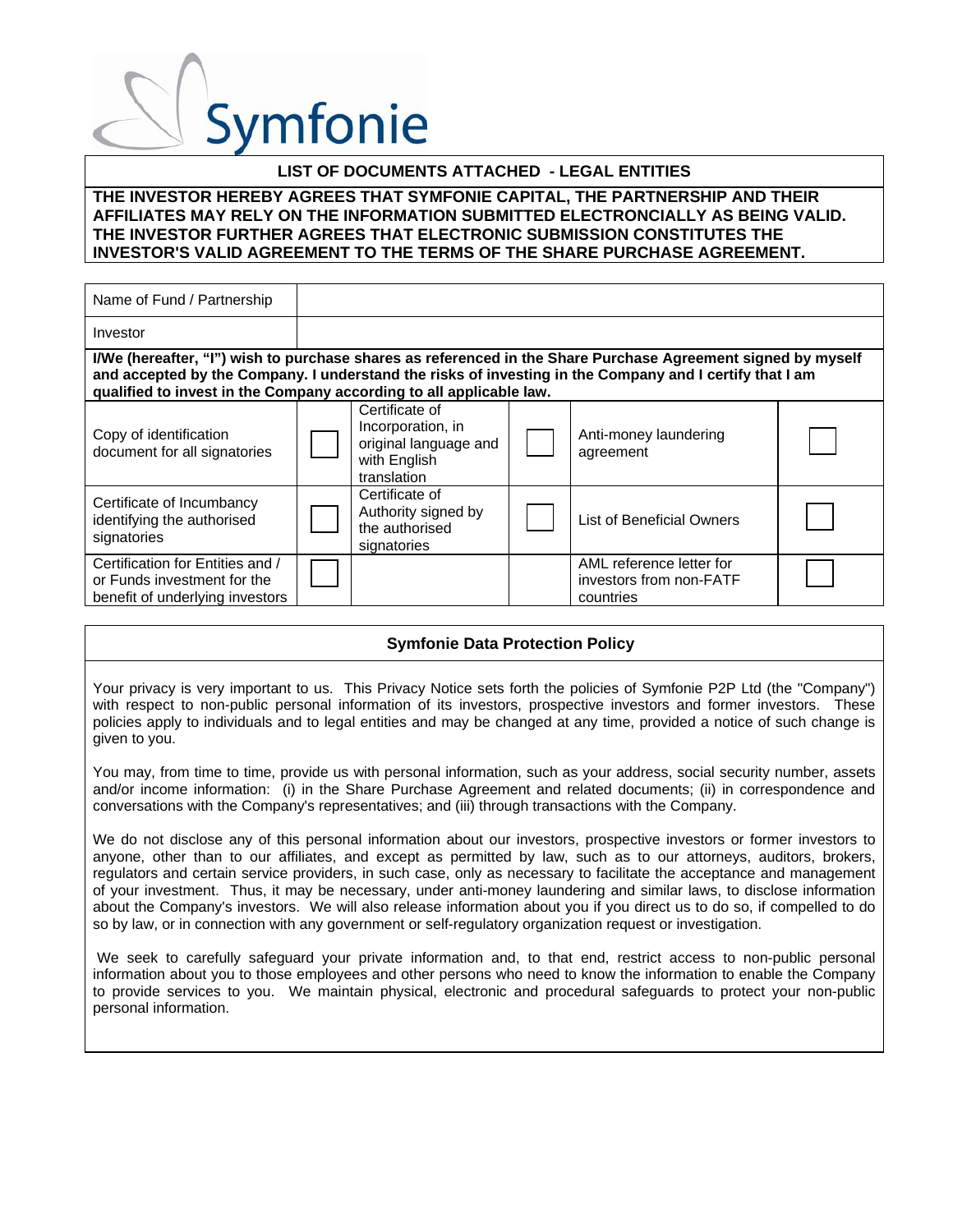

### **INVESTOR PROFILE – SECTION 1.**

### ALL INVESTORS MUST COMPLETE THIS SECTION.

| <b>Investment Details</b>                          |                                            |            |  |  |  |
|----------------------------------------------------|--------------------------------------------|------------|--|--|--|
| Name of investment fund                            | Class of interests                         | Select one |  |  |  |
| Account type                                       |                                            |            |  |  |  |
| Currency class                                     | Hedging preference                         |            |  |  |  |
| Amount of investment                               | Amount in words                            |            |  |  |  |
| Income distribution<br>preference                  | Capital gain distribution<br>preference    |            |  |  |  |
| Principal distribution<br>preference               |                                            |            |  |  |  |
| Was the investor referred by<br>a placement agent? | Name of placement agent<br>(if applicable) |            |  |  |  |
|                                                    | <b>Investor Identification</b>             |            |  |  |  |
| Name of Entity                                     |                                            |            |  |  |  |
| <b>Type of Entity</b>                              |                                            |            |  |  |  |
| Country of Formation                               |                                            |            |  |  |  |
| Company ID number                                  |                                            |            |  |  |  |
| Registered Office Line 1                           |                                            |            |  |  |  |
| Registered Office Line 2                           |                                            |            |  |  |  |
| <b>Registered Office City</b>                      |                                            |            |  |  |  |
| Registered Office Post Code                        |                                            |            |  |  |  |
| <b>Registered Office Country</b>                   |                                            |            |  |  |  |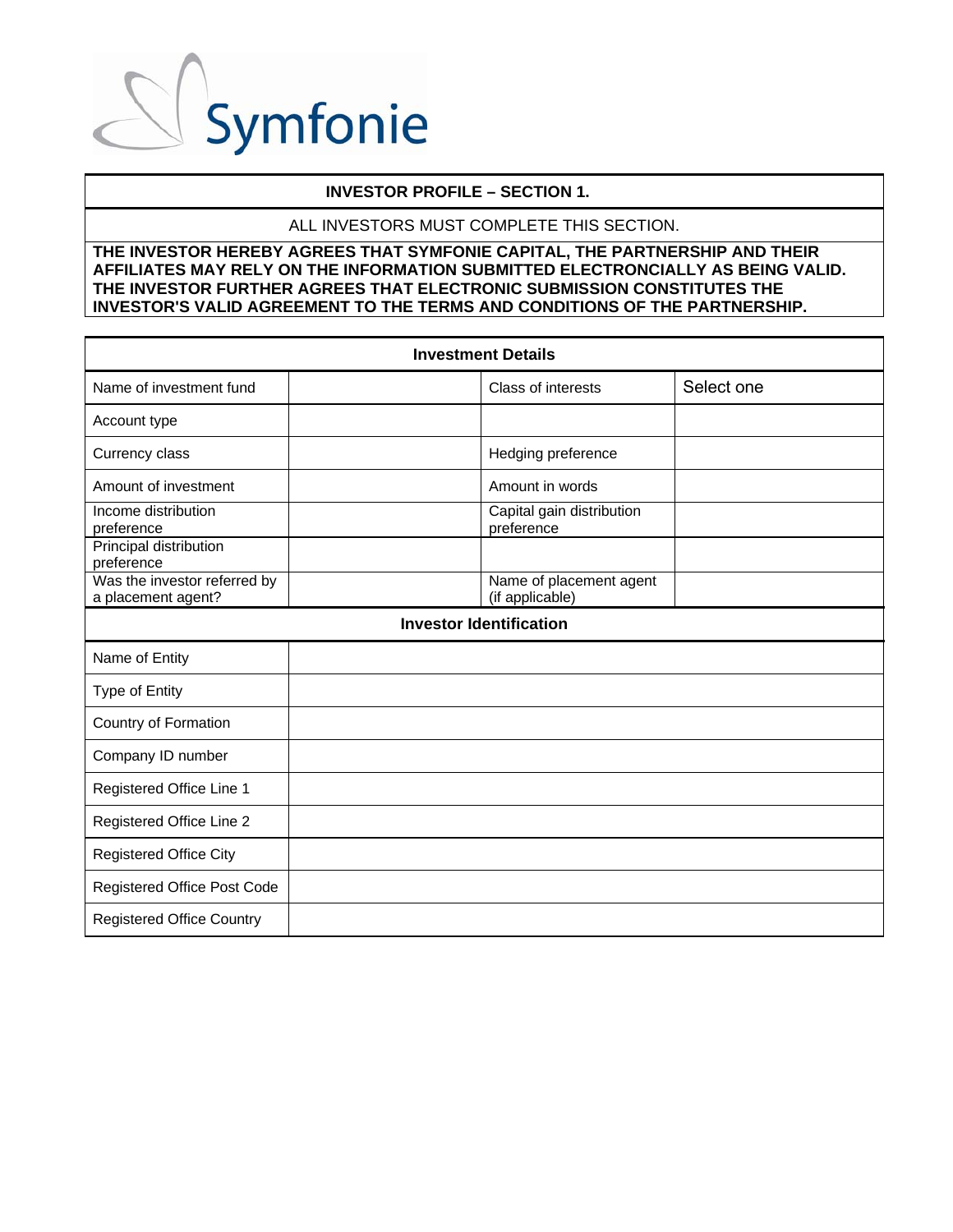| <b>INVESTOR PROFILE - SECTION 2.</b> |                                                               |  |  |  |
|--------------------------------------|---------------------------------------------------------------|--|--|--|
| Name of Fund                         |                                                               |  |  |  |
| Investor                             |                                                               |  |  |  |
|                                      | <b>Investor Contact Details</b>                               |  |  |  |
|                                      | Usual Place of Business (if different than registered office) |  |  |  |
| Street and house number              |                                                               |  |  |  |
| Address line 2                       |                                                               |  |  |  |
| Post code                            |                                                               |  |  |  |
| City                                 |                                                               |  |  |  |
| <b>State</b>                         |                                                               |  |  |  |
| Country                              |                                                               |  |  |  |
|                                      | <b>Communications</b>                                         |  |  |  |
| Telephone number                     |                                                               |  |  |  |
| Mobile number                        |                                                               |  |  |  |
| Fax number                           |                                                               |  |  |  |
| E-mail address                       |                                                               |  |  |  |
| Preferred communication<br>method    |                                                               |  |  |  |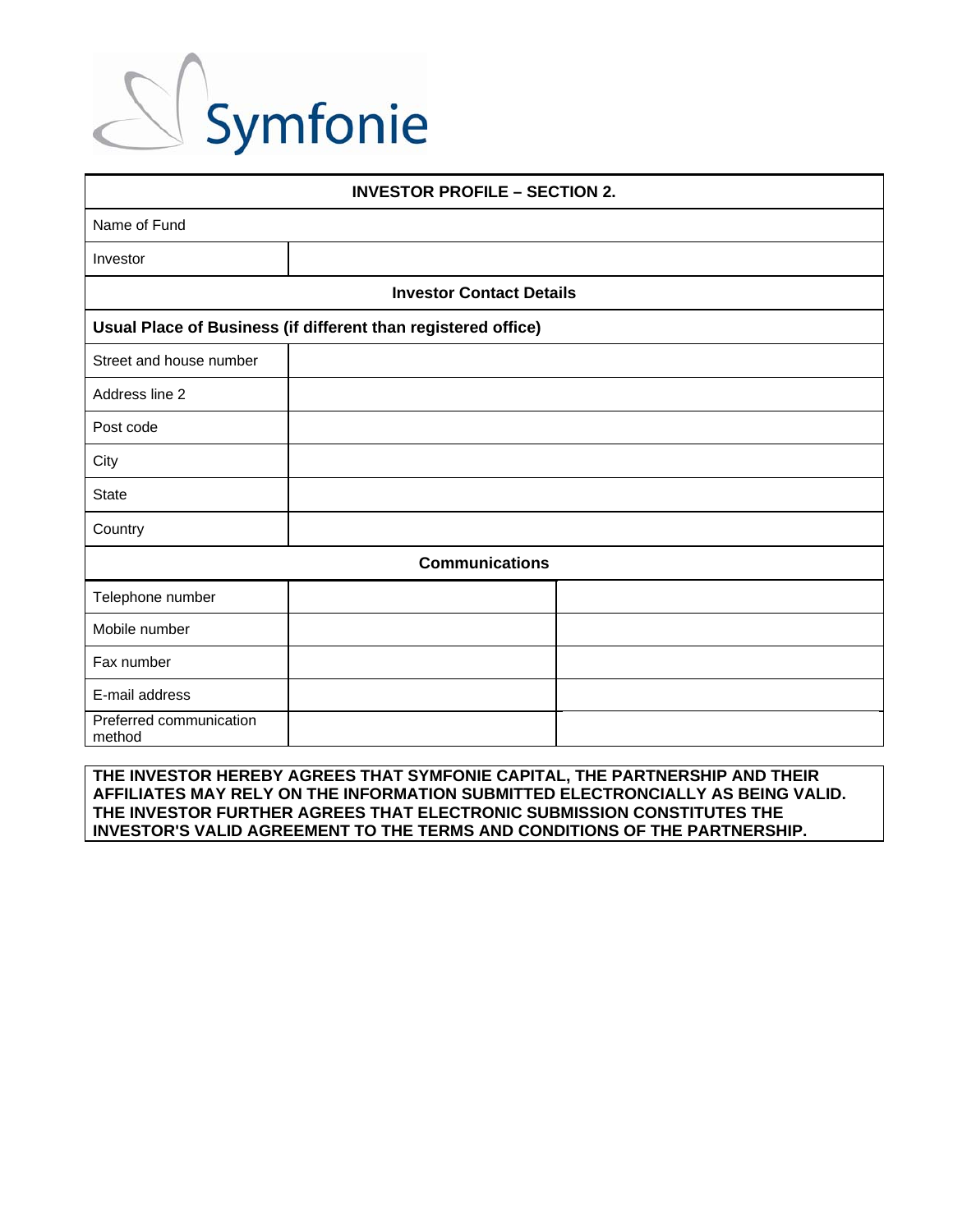

### **INVESTOR PROFILE – SECTION 3**

| Name of Fund |  |
|--------------|--|
| Investor     |  |

| <b>INVESTOR BANK DETAILS - ALL INVESTORS MUST COMPLETE THIS SECTION</b> |  |                   |  |  |
|-------------------------------------------------------------------------|--|-------------------|--|--|
| Name of bank                                                            |  | City              |  |  |
| Country                                                                 |  |                   |  |  |
| Bank code (i.e. ABA, Sort-<br>code, etc.)                               |  | <b>SWIFT Code</b> |  |  |
| Name on account                                                         |  | Account number    |  |  |
| <b>IBAN</b>                                                             |  |                   |  |  |

| Individuals Authorised to Receive and Transmit Information and Instructions |                     |                     |  |  |
|-----------------------------------------------------------------------------|---------------------|---------------------|--|--|
|                                                                             | <b>Individual 1</b> | <b>Individual 2</b> |  |  |
| Name                                                                        |                     |                     |  |  |
| Street address                                                              |                     |                     |  |  |
| Address line 2                                                              |                     |                     |  |  |
| Post code                                                                   |                     |                     |  |  |
| City                                                                        |                     |                     |  |  |
| <b>State</b>                                                                |                     |                     |  |  |
| Country                                                                     |                     |                     |  |  |
| Telephone number                                                            |                     |                     |  |  |
| Mobile number                                                               |                     |                     |  |  |
| Fax number                                                                  |                     |                     |  |  |
| E-mail address                                                              |                     |                     |  |  |
| Preferred method of<br>communication                                        |                     |                     |  |  |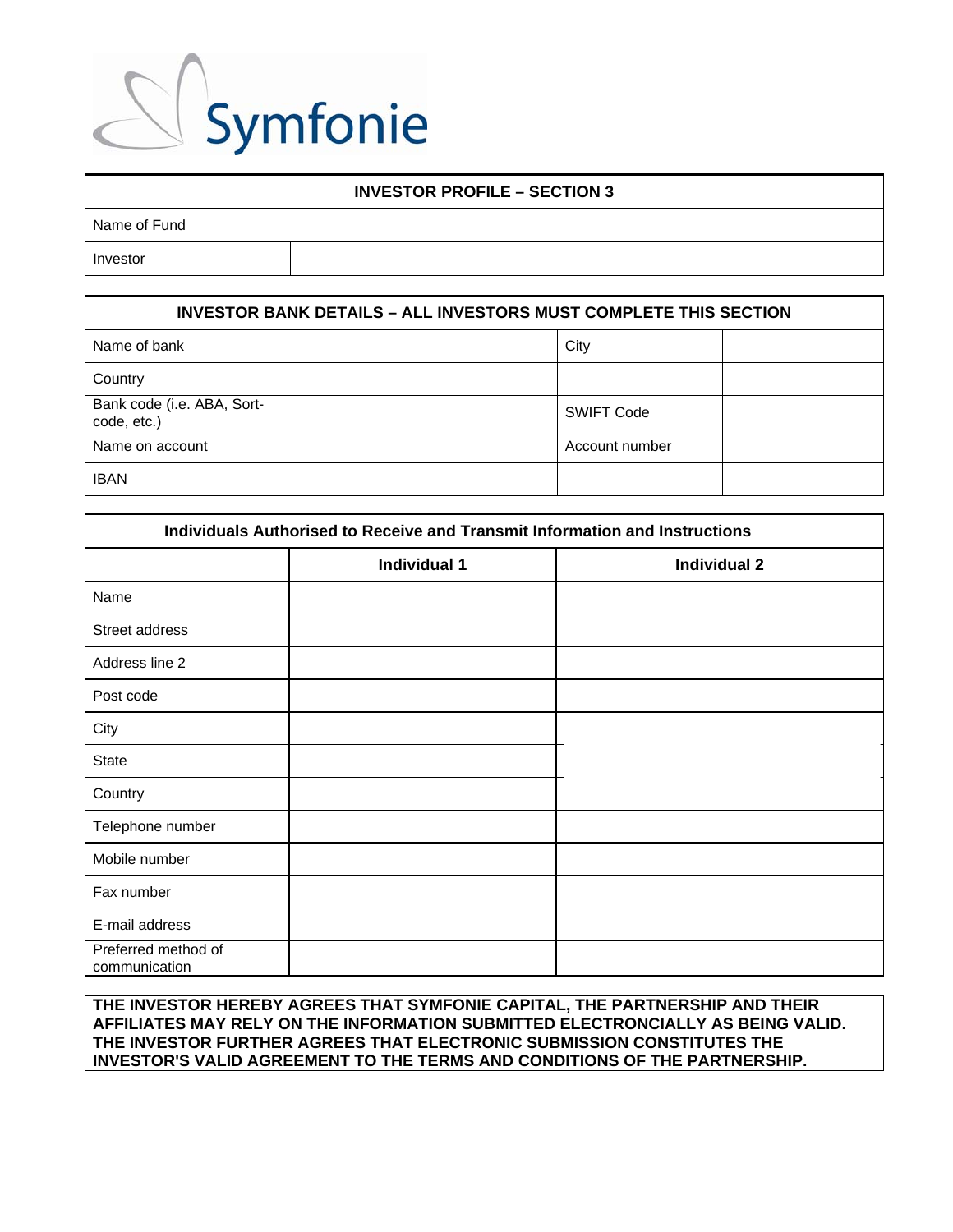### **SUBSCRIPTION AGREEMENT**

### **ALL INVESTORS MUST COMPLETE THIS AGREEMENT AND ACCEPT THE TERMS AND CONDITIONS**

### **THE INVESTOR HEREBY AGREES THAT SYMFONIE CAPITAL, THE PARTNERSHIP AND THEIR AFFILIATES MAY RELY ON THE INFORMATION SUBMITTED ELECTRONCIALLY AS BEING VALID. THE INVESTOR FURTHER AGREES THAT ELECTRONIC SUBMISSION CONSTITUTES THE INVESTOR'S VALID AGREEMENT TO THE TERMS AND CONDITIONS OF THE PARTNERSHIP.**

| Name of Fund |  |
|--------------|--|
| Investor     |  |

I/We, the undersigned (collectively,"I"), wish to become a limited partner of the the Partnership, a Delaware limited partnership, and to purchase a limited partnership interest (an "Interest") in the Partnership upon the terms and conditions set forth herein, in the Private Placement Information Memorandum of the Partnership, as the same may be updated or modified from time to time (the "Memorandum"), and in the Limited Partnership Agreement of the Partnership, as the same may be amended from time to time (the "Partnership Agreement"). Capitalised terms used herein but not defined herein shall have the meanings assigned to them in the Partnership Agreement.

1. I agree to make a capital contribution (a "Capital Contribution") to the Partnership. I have or will remit funds by bank wire. I agree that a Subscription Processing fee of 1% of the value of the Investment, up to a maximum of US\$1,000 or foreign exchange equivalent thereof will be deducted from the my remittance.

2. I understand this Partnership is a private partnership, not offered for sale to the general public, and agree that the General Partner reserves the right to reject this subscription for an Interest for any reason or no reason, in whole or in part, and at any time prior to its acceptance. If the subscription is rejected, the Payment will be returned promptly to the me and this subscription agreement (the "Subscription Agreement") shall have no force or effect. Upon acceptance of this subscription by the Partnership, the I shall become a Partner.

3. I, understand that an investment in the Partnership is risky. I am willing to bear the risks associated with an investment in the Partnership. I understand that an investment in the Partnership can result in the loss of all capital I invest. I am willing and able to bear that risk. I also understand that an investment in the Partnership is not liquid and that I might not be able to realize or receive any return from this investment for an indefinite period of time.

4. I have received and carefully read Partnership Agreement and the Private Placement Information Memorandum (the "Memorandum") other materials relevant to my investment. I understand the investment objectives and the investment program of the Partnership. I understand the Partnership will invest a substantial portion of its capital in equity and debt investments in startup and early stage companies. I understand the risks of the investments the Partnership can make and that the investments the partnership may make can be more risk than other types of investments. I understand the types of expenses the Partnership may incur in the course of making its investments. I've made my decision to invest based on my own knowledge and experience and I have not relied only on the information provided to me by the General Partner or its affiliates.

5. I understand this Partnership is a private partnership and Interests in the Partnership are not registered for public trading. I understand the General Partner has no obligation to register the partnership with any regulatory authority. I understand that I cannot sell or transfer my interest in the Partnership without the consent of the General Partner. I understand the General Partner has no obligation to allow any Partner to transfer its interest. I am investing in the Partnership for my own account, as an investment, and I have no intention to sell or transfer my interest in the Partnership to anyone else.

6. I understand an investment in the Partnership is suitable only for investors who are willing and able to bear the risks of investing in the Partnership and who have sufficient knowledge and experience in financial and business matters to make their own judgment as to the merits and of investing. I also understand that an investment in the Partnership by itself is not a complete investment program and that an investment in the Partnership should represent only a portion of any investor's overall investment portfolio.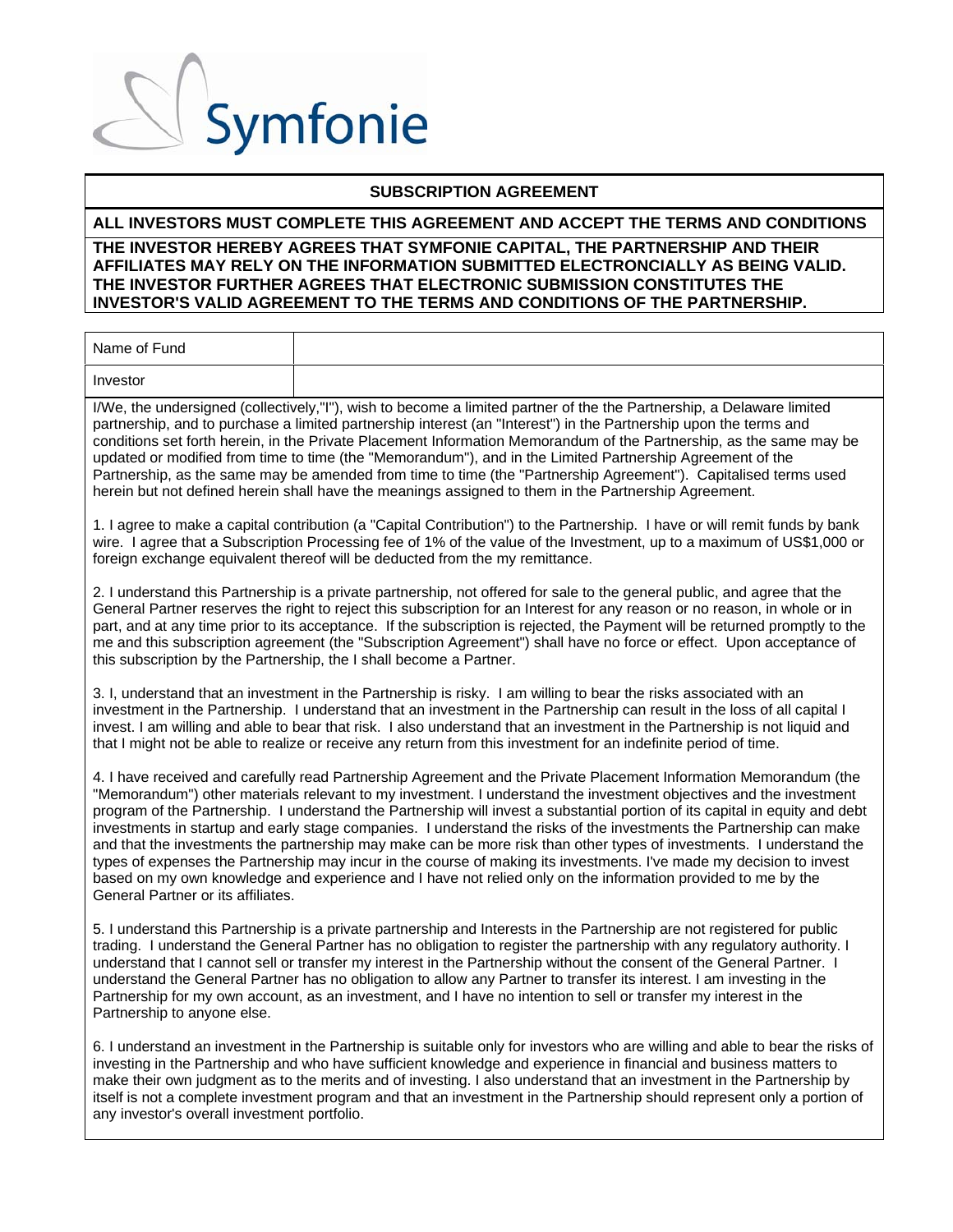

7. I understand the Partnership has no obligation to distribute Partnership income to investors other than upon realizing profits from sales of the investments the Partnership makes. I understand that distributions of capital may be made in cash or in the form of other securities.

8. The General Partner may rely in full on the representations I have made as to my willingness, ability and qualification to invest in the Partnership. My investment in the Partnership will is not being done in violation to any law, regulation or agreement to which I am subject.

9. I understand and agree that although the Partnership, the General Partner and the Administrator will use their reasonable efforts to keep the information provided in the answers to this Subscription Agreement strictly confidential, the Partnership, the General Partner or the Administrator may present this Subscription Agreement and the information provided in answers to it to such parties (e.g., affiliates, attorneys, auditors, administrators, brokers and regulators) as it deems necessary or advisable to facilitate the acceptance and management of the Investor's Capital Contributions including, but not limited to, in connection with anti-money laundering and similar laws, if called upon to establish the availability under any applicable law of an exemption from registration of the Interests, the compliance with applicable law and any relevant exemptions thereto by the Partnership, the General Partner or any of its affiliates, or if the contents thereof are relevant to any issue in any action, suit or proceeding to which the Partnership, the General Partner or its affiliates are a party or by which they are or may be bound. The Partnership, the General Partner or the Administrator may also release information about the me if directed to do so by the me, if compelled to do so by law or in connection with any government or self-regulatory organization request or investigation.

10. I understand that from time to time the General Partner or the Partnership's accountant will provide statements of my investment in the Partnership and that valuations of the Partnership's investments that are the basis for those statements may be based on estimates provided either by the General Partners or an independent third party and that the final result of my investment can only be determined based the realized income and profits the Partnership earns and distributes.

11. I agree to indemnify and hold harmless the Partnership, the General Partner, the Investment Advisor, the Information Agents, Legal Counsel and the Administrator and their respective affiliates,against any and all loss, liability, claim, damage and expense whatsoever (including all expenses reasonably incurred in investigating, preparing or defending against any claim whatsoever) arising out of or based upon (i) any false representation or warranty made by the Investor, or breach or failure by the Investor to comply with any covenant or agreement made by the Investor, in this Subscription Agreement or in any other document furnished by the Investor to any of the foregoing in connection with this transaction or (ii) any action for securities law violations instituted by the Investor which is finally resolved by judgment against the Investor. The Investor also agrees to indemnify the Partnership, the General Partner, the Investment Advisor, the Information Agents the Administrator the Legal Counsel and their respective affiliates and agents for any and all costs, fees and expenses (including legal fees and disbursements) in connection with any damages resulting from the Investor's misrepresentation or misstatement contained herein, or the assertion of lack of proper authorization from the Beneficial Owner to enter into this Subscription Agreement or perform the obligations hereof.

12. If any provision of this Subscription Agreement is invalid or unenforceable under any applicable law, then such provision shall be deemed inoperative to the extent that it may conflict therewith and shall be deemed modified to conform with such applicable law. Any provision hereof which may be held invalid or unenforceable under any applicable law shall not affect the validity or enforceability of any other provisions hereof, and to this extent the provisions hereof shall be severable.

13. The Partnership may request from me such additional information as it may deem necessary to evaluate my eligibility to acquire an Interest, and may request from time to time such information as it may deem necessary to determine my eligibility to hold an Interest or to enable the General Partner to determine the Partnership's or the General Partner's compliance with applicable regulatory requirements or the Partnership's tax status, and the I agree to provide such information as may reasonably be requested.

14. I agree to notify the General Partner promptly in writing if there is any change with respect to any of the information or representations made herein and to provide the General Partner with such further information as the General Partner may reasonably require.

15. This Subscription Agreement may be executed electronically, through the use of separate signature pages or in any number of counterparts. The counterparts shall, for all purposes, constitute one agreement binding on all the parties, notwithstanding that all parties do not execute the same counterpart.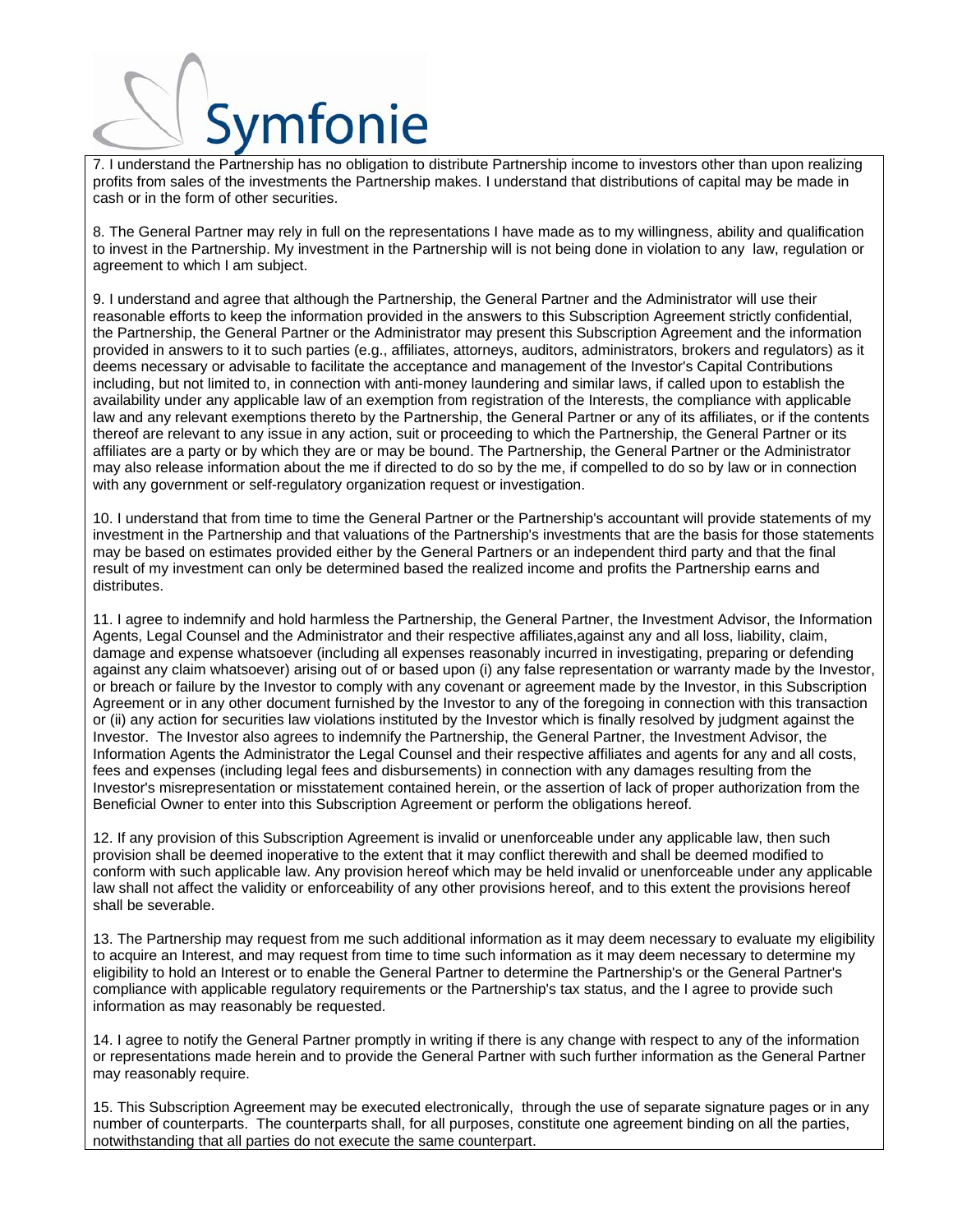

16 I agree that the law governing my investment in the Partnerhsip shall be the law of the State of Delaware. In the case of disputes arising from my investment I agree to submit to binding arbitration in the jurisdication of the American Arbitration Association. I understand that my agreement to settle disputes through arbitration does not alter any right I may have under the laws of the Investment Advisors' Act of 1940.

| <b>REGISTRATION AGREEMENT - SIGNATURE PAGE</b>                                                                                                                                                                                                                                                                         |                                                                                                                  |  |  |  |
|------------------------------------------------------------------------------------------------------------------------------------------------------------------------------------------------------------------------------------------------------------------------------------------------------------------------|------------------------------------------------------------------------------------------------------------------|--|--|--|
| Name of Fund                                                                                                                                                                                                                                                                                                           |                                                                                                                  |  |  |  |
| Investor                                                                                                                                                                                                                                                                                                               |                                                                                                                  |  |  |  |
| Conditions stated above, my agreement being dated                                                                                                                                                                                                                                                                      | My signature and/or my electronic submission of this form indicates acceptance of and agreement to the Terms and |  |  |  |
| Individual 1                                                                                                                                                                                                                                                                                                           |                                                                                                                  |  |  |  |
| Signature                                                                                                                                                                                                                                                                                                              |                                                                                                                  |  |  |  |
| Individual 2                                                                                                                                                                                                                                                                                                           |                                                                                                                  |  |  |  |
| Signature                                                                                                                                                                                                                                                                                                              |                                                                                                                  |  |  |  |
| THE INVESTOR HEREBY AGREES THAT SYMFONIE CAPITAL, THE PARTNERSHIP AND THEIR<br>AFFILIATES MAY RELY ON THE INFORMATION SUBMITTED ELECTRONCIALLY AS BEING VALID.<br>THE INVESTOR FURTHER AGREES THAT ELECTRONIC SUBMISSION CONSTITUTES THE<br>INVESTOR'S VALID AGREEMENT TO THE TERMS AND CONDITIONS OF THE PARTNERSHIP. |                                                                                                                  |  |  |  |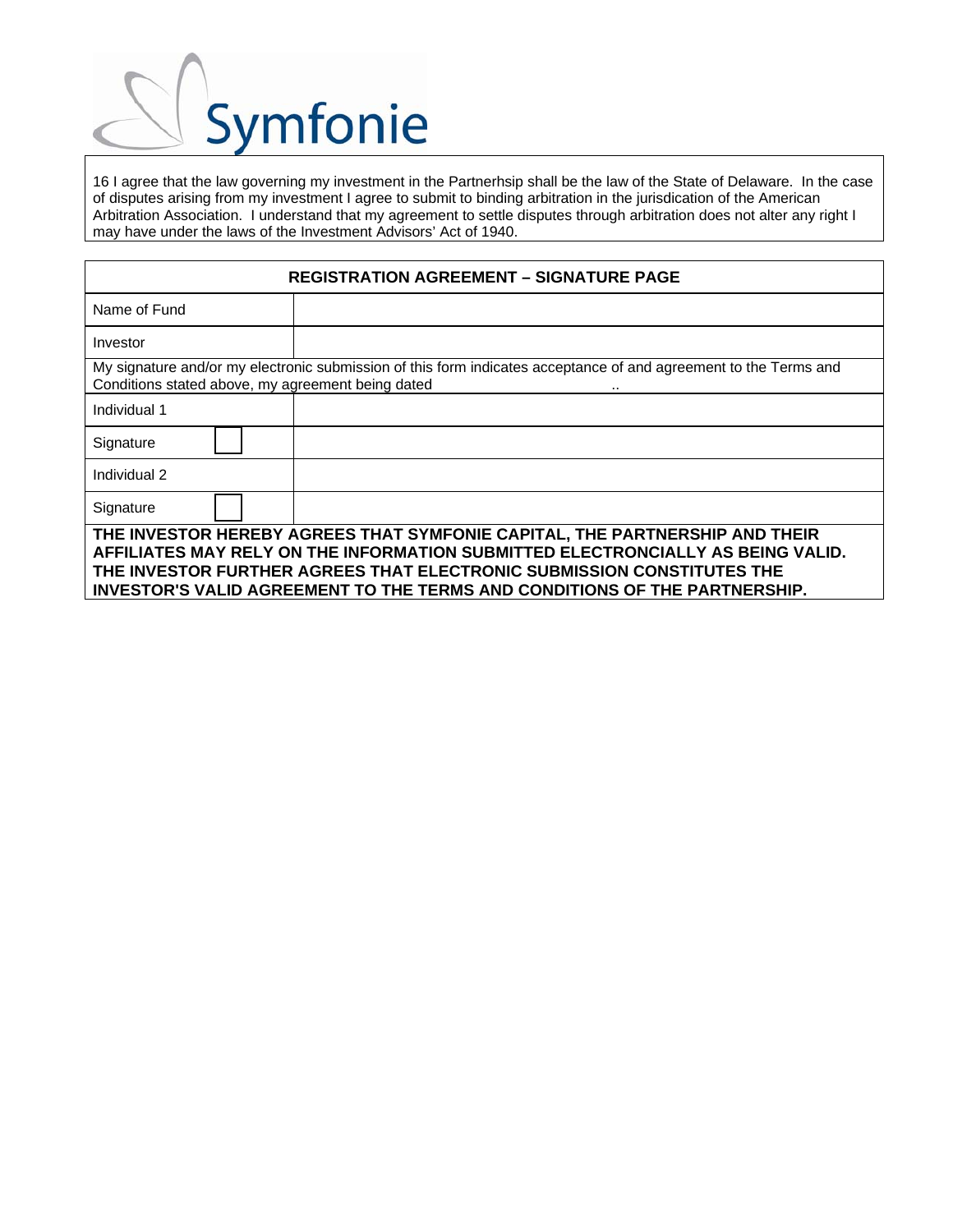### $\sqrt{2}$ Symfonie

### **ANTI-MONEY LAUNDERING SUPPLEMENT**

### **ALL INVESTORS MUST COMPLETE THIS ANTI-MONEY LAUNDERING SUPPLMENT**

You (the "Investor") must complete this supplement (the "Anti-Money Laundering Supplement") in order to become a limited partner in the Partnership. Your subscription agreement will not be deemed complete, and you will not be deemed a limited partner of the Partnership, regardless of whether you have already wired funds, until all of the required documentation listed below is received by the General Partner or the Fund Administrator (the "Administrator"). For additional information, please contact: Symfonie Capital Advisors, s.r.o. e-mail:  $\frac{3}{4}$  / @symfoniecapital.com. Telephone +420 222 191 008, Fax, +420 222 191 200

Name of Fund

Investor

1. The Investor represents that the amounts contributed by it to the Partnership were not and are not directly or indirectly derived from activities that may contravene federal, state or international laws and regulations, including anti-money laundering laws and regulations.

2. The Investor represents and warrants that, to the best of its knowledge, none of: (1) the Investor;

(2) any person controlling or controlled by the Investor;

(3) if the Investor is a privately held entity, any person having a beneficial interest in the Investor; or

(4) any person for whom the Investor is acting as agent or nominee in connection with this investment is not a country, territory, individual or entity named on an OFAC list, nor is a person or entity prohibited under the OFAC Programs.

*NOTE: Federal regulations and executive orders administered by U.S. Treasury Department's Office of Foreign Assets Control ("OFAC") prohibit, among other things, the engagement in transactions with, and the provision of services to, certain foreign countries, territories, entities and individuals. The lists of OFAC prohibited countries, territories, persons and entities can be found on the OFAC website at <http://www.treas.gov/ofac>. In addition, the programs administered by OFAC ("OFAC Programs") prohibit dealing with individuals or entities in certain countries regardless of whether such individuals or entities appear on the OFAC lists.* 

3. The Investor agrees to notify the Partnership, the General Partner and the Administrator promptly in writing should the Investor become aware of any change in the information set forth in these representations. The Investor is advised that, by law, the Partnership may be obligated to "freeze the account" of such Investor, either by prohibiting additional investments from the Investor, declining any withdrawal requests and/or segregating the assets in the account in compliance with governmental regulations, and the Partnership may also be required to report such action and to disclose the Investor's identity to OFAC or other applicable governmental and regulatory authorities. The Investor further acknowledges that the General Partner may, by written notice to the Investor, suspend the payment of withdrawal proceeds payable to such Investor if the General Partner reasonably deems it necessary to do so to comply with antimoney laundering regulations applicable to the Partnership, the General partner, the Manager, the Investment Advisor or any of the Partnership's other service providers.

4. The Investor understands and agrees that any withdrawal proceeds paid to it will be paid to the same account from which the Investor's investment in the Partnership was originally remitted, unless the General Partner, in its sole discretion, agrees otherwise.

5. The Investor agrees that, upon the request of the Partnership or the General Partner, it will provide such information as the Partnership or the General Partner require to satisfy applicable anti-money laundering laws and regulations, including, without limitation, the Investor's anti-money laundering policies and procedures, background documentation relating to its directors, trustees, settlors and beneficial owners, and audited financial statements, if any.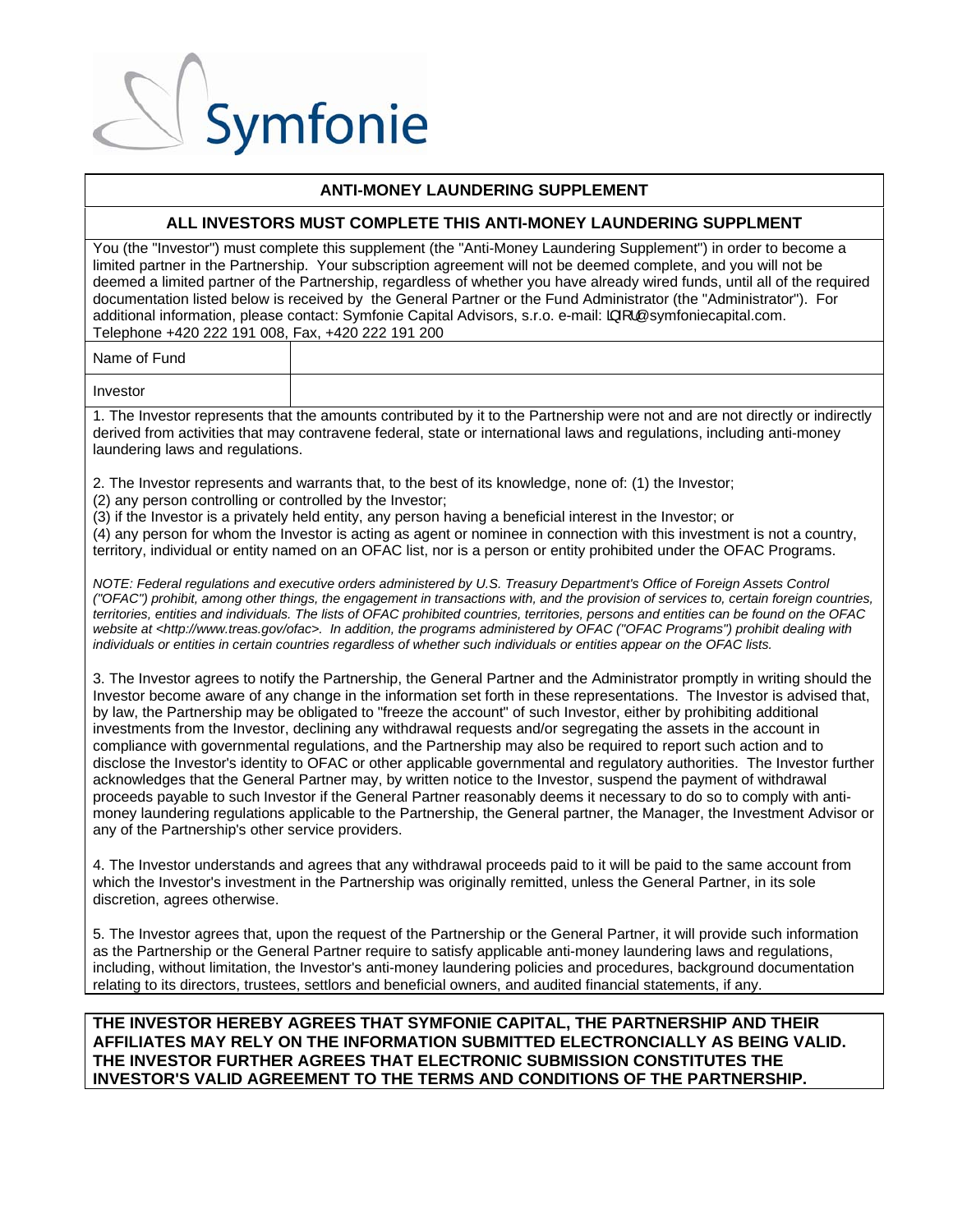| <b>ANTI MONEY LAUNDERING AGREEMENT - SIGNATURE PAGE</b>                                                                                                        |                                                                                                                                                                                             |  |  |  |
|----------------------------------------------------------------------------------------------------------------------------------------------------------------|---------------------------------------------------------------------------------------------------------------------------------------------------------------------------------------------|--|--|--|
| Name of Fund                                                                                                                                                   |                                                                                                                                                                                             |  |  |  |
| Investor                                                                                                                                                       |                                                                                                                                                                                             |  |  |  |
|                                                                                                                                                                | My signature and/or my electronic submission of this form indicates acceptance of and agreement to the anti-money<br>laundering terms and conditions stated above, my agreement being dated |  |  |  |
| Individual 1                                                                                                                                                   |                                                                                                                                                                                             |  |  |  |
| Signature                                                                                                                                                      |                                                                                                                                                                                             |  |  |  |
| Individual 2                                                                                                                                                   |                                                                                                                                                                                             |  |  |  |
| Signature                                                                                                                                                      |                                                                                                                                                                                             |  |  |  |
| THE INVESTOR HEREBY AGREES THAT SYMFONIE CAPITAL, THE PARTNERSHIP AND THEIR<br>AFFILIATES MAY RELY ON THE INFORMATION SUBMITTED ELECTRONCIALLY AS BEING VALID. |                                                                                                                                                                                             |  |  |  |
| THE INVESTOR FURTHER AGREES THAT ELECTRONIC SUBMISSION CONSTITUTES THE<br>INVESTOR'S VALID AGREEMENT TO THE TERMS AND CONDITIONS OF THE PARTNERSHIP.           |                                                                                                                                                                                             |  |  |  |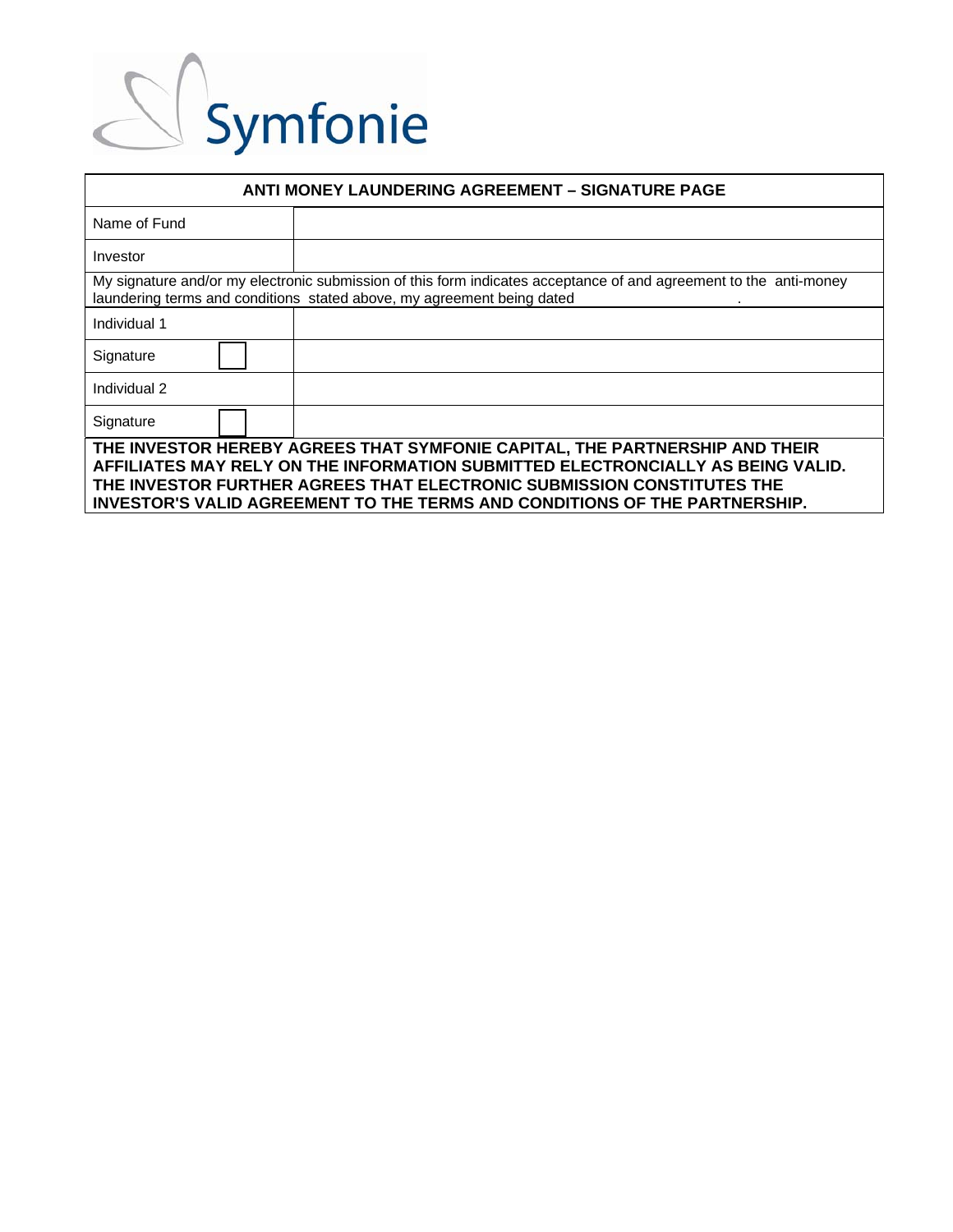| W-8 - TAX DECLARATION FOR NON-US INVESTORS                                                                                                        |                                                                                                                                                                                                                                                                                                                                                                |  |  |  |  |
|---------------------------------------------------------------------------------------------------------------------------------------------------|----------------------------------------------------------------------------------------------------------------------------------------------------------------------------------------------------------------------------------------------------------------------------------------------------------------------------------------------------------------|--|--|--|--|
| ALL NON-US INVESTORS MUST COMPLETE THIS DOCUMENT IN ORDER TO CERTIFY THEIR<br>STATUS AS NON-US INVESTORS AND BENEFIT FROM APPLICABLE TAX TREATIES |                                                                                                                                                                                                                                                                                                                                                                |  |  |  |  |
| Name of Fund                                                                                                                                      |                                                                                                                                                                                                                                                                                                                                                                |  |  |  |  |
| Investor                                                                                                                                          |                                                                                                                                                                                                                                                                                                                                                                |  |  |  |  |
|                                                                                                                                                   | 1. I hereby certify the I am the true beneficial owner of the Interests in the Partnership.                                                                                                                                                                                                                                                                    |  |  |  |  |
| between the US and that country                                                                                                                   |                                                                                                                                                                                                                                                                                                                                                                |  |  |  |  |
|                                                                                                                                                   | 3. THAT I am either the beneficial owner of the Partnership Interests or am duly authorised by the beneficial owner of the<br>Partnership Interests to sign for and on behalf of the beneficial owner and;                                                                                                                                                     |  |  |  |  |
| in the United States and;;                                                                                                                        | 4. THAT income I derive from the Partnership is not effectively connected income with the conduct of a trade or business                                                                                                                                                                                                                                       |  |  |  |  |
|                                                                                                                                                   | 5. THAT I authorise this Certification together with any and relevant information in this Application to be provided to any<br>withholding agent that has custody or control over the income that I will receive from the Partnership in order that that<br>withholding agent can disburse to me any and all payments of income which I am entitled to receive |  |  |  |  |
|                                                                                                                                                   | My signature and/or my electronic submission of this form confirm all that is stated above, dated                                                                                                                                                                                                                                                              |  |  |  |  |
| Individual 1                                                                                                                                      |                                                                                                                                                                                                                                                                                                                                                                |  |  |  |  |
| Signature                                                                                                                                         |                                                                                                                                                                                                                                                                                                                                                                |  |  |  |  |
| Individual 2                                                                                                                                      |                                                                                                                                                                                                                                                                                                                                                                |  |  |  |  |
| Signature                                                                                                                                         |                                                                                                                                                                                                                                                                                                                                                                |  |  |  |  |
|                                                                                                                                                   | THE INVESTOR HEREBY AGREES THAT SYMFONIE CAPITAL, THE PARTNERSHIP AND THEIR<br>AFFILIATES MAY RELY ON THE INFORMATION SUBMITTED ELECTRONCIALLY AS BEING VALID.<br>THE INVESTOR FURTHER AGREES THAT ELECTRONIC SUBMISSION CONSTITUTES THE<br><b>INVESTOR'S VALID AGREEMENT TO THE TERMS AND CONDITIONS OF THE PARTNERSHIP.</b>                                  |  |  |  |  |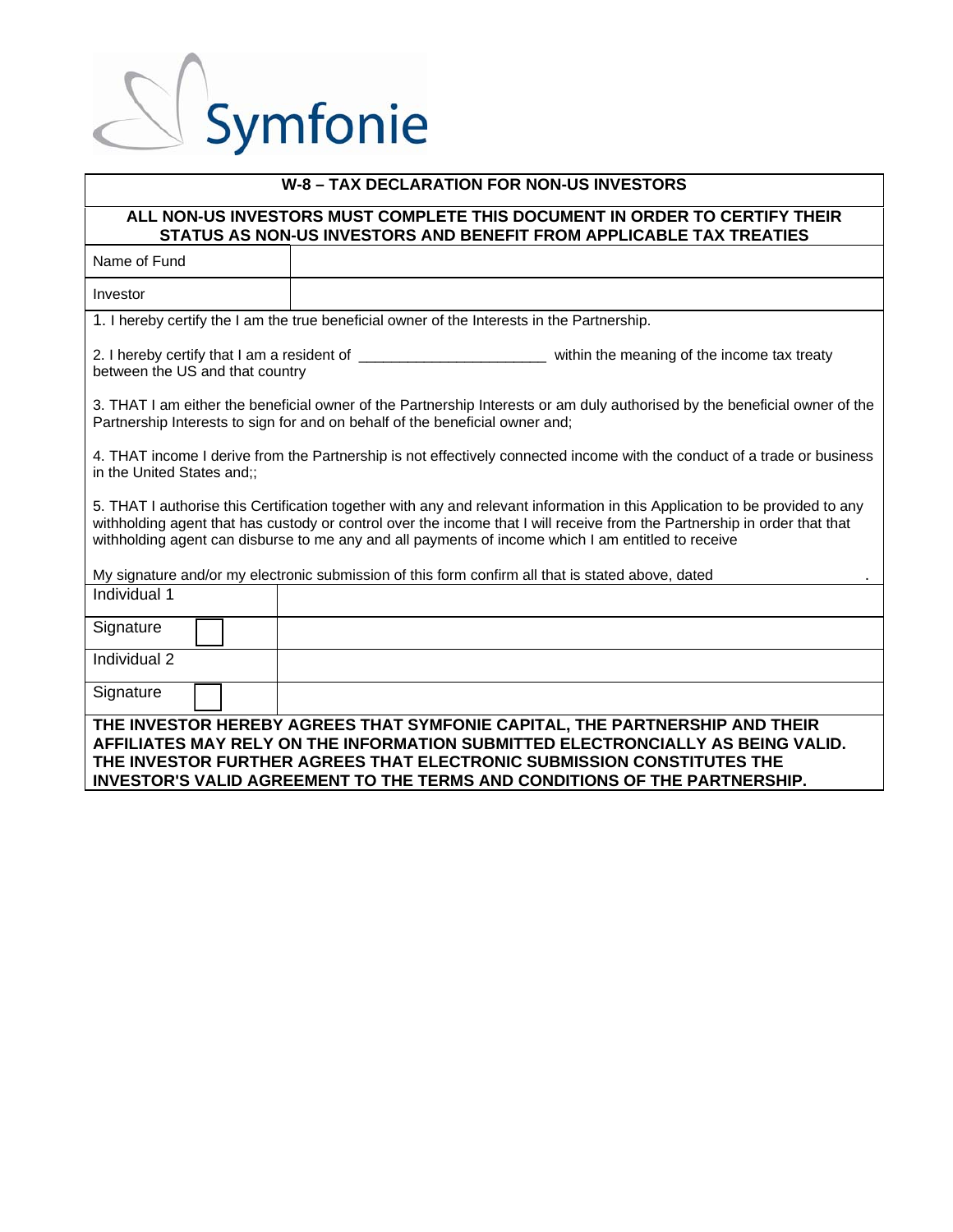| <b>W-9 - TAX CERTIFICATION FOR US INVESTORS</b>                                                                                                                                                                                                                                                                                                                                                                                                                                                                                                                                                                                                                                                                                                                                                                                                                                                             |                                                                                                                                                                                                                                                                                                                               |  |  |  |
|-------------------------------------------------------------------------------------------------------------------------------------------------------------------------------------------------------------------------------------------------------------------------------------------------------------------------------------------------------------------------------------------------------------------------------------------------------------------------------------------------------------------------------------------------------------------------------------------------------------------------------------------------------------------------------------------------------------------------------------------------------------------------------------------------------------------------------------------------------------------------------------------------------------|-------------------------------------------------------------------------------------------------------------------------------------------------------------------------------------------------------------------------------------------------------------------------------------------------------------------------------|--|--|--|
| ALL US INVESTORS MUST COMPLETE THIS DOCUMENT                                                                                                                                                                                                                                                                                                                                                                                                                                                                                                                                                                                                                                                                                                                                                                                                                                                                |                                                                                                                                                                                                                                                                                                                               |  |  |  |
| Name of Fund                                                                                                                                                                                                                                                                                                                                                                                                                                                                                                                                                                                                                                                                                                                                                                                                                                                                                                |                                                                                                                                                                                                                                                                                                                               |  |  |  |
| Investor                                                                                                                                                                                                                                                                                                                                                                                                                                                                                                                                                                                                                                                                                                                                                                                                                                                                                                    |                                                                                                                                                                                                                                                                                                                               |  |  |  |
| 1. The Investor certifies that it is a U.S. person and that it is NOT (1) a non-resident alien or (2) a foreign corporation,<br>foreign partnership, foreign trust or foreign estate (as those terms are defined in the Internal Revenue Code of 1986, as<br>amended, including income tax regulations) for purposes of U.S. Federal income taxation. The Investor agrees to notify<br>the Partnership within 60 days of the date it becomes a foreign person or entity. The Investor further certifies that its<br>name, U.S. taxpayer identification number, home address (in the case of an individual) and business address (in the<br>case of an entity), as they appear on the Investor Profile Form in this Subscription Agreement, are true and correct. The<br>Investor further certifies that it is NOT subject to backup withholding because either (1) it is exempt from backup<br>withholding, |                                                                                                                                                                                                                                                                                                                               |  |  |  |
| 2. The Investor certifies that it has not been notified by the Internal Revenue Service ("IRS") that it is subject to backup<br>withholding as a result of a failure to report all interest or dividends, or (3) the IRS has notified it that it is no longer<br>subject to backup withholding.* The Investor makes these certifications under penalty of perjury and understands that<br>they may be disclosed to the IRS by the Partnership and that any false statement contained in this paragraph could be<br>punished by fine and/or imprisonment.                                                                                                                                                                                                                                                                                                                                                    |                                                                                                                                                                                                                                                                                                                               |  |  |  |
| My signature and/or my electronic submission of this form confirm all that is stated above, dated                                                                                                                                                                                                                                                                                                                                                                                                                                                                                                                                                                                                                                                                                                                                                                                                           |                                                                                                                                                                                                                                                                                                                               |  |  |  |
| Individual                                                                                                                                                                                                                                                                                                                                                                                                                                                                                                                                                                                                                                                                                                                                                                                                                                                                                                  |                                                                                                                                                                                                                                                                                                                               |  |  |  |
| Signature                                                                                                                                                                                                                                                                                                                                                                                                                                                                                                                                                                                                                                                                                                                                                                                                                                                                                                   |                                                                                                                                                                                                                                                                                                                               |  |  |  |
| Individual                                                                                                                                                                                                                                                                                                                                                                                                                                                                                                                                                                                                                                                                                                                                                                                                                                                                                                  |                                                                                                                                                                                                                                                                                                                               |  |  |  |
| Signature                                                                                                                                                                                                                                                                                                                                                                                                                                                                                                                                                                                                                                                                                                                                                                                                                                                                                                   |                                                                                                                                                                                                                                                                                                                               |  |  |  |
|                                                                                                                                                                                                                                                                                                                                                                                                                                                                                                                                                                                                                                                                                                                                                                                                                                                                                                             | THE INVESTOR HEREBY AGREES THAT SYMFONIE CAPITAL, THE PARTNERSHIP AND THEIR<br>AFFILIATES MAY RELY ON THE INFORMATION SUBMITTED ELECTRONCIALLY AS BEING VALID.<br>THE INVESTOR FURTHER AGREES THAT ELECTRONIC SUBMISSION CONSTITUTES THE<br><b>INVESTOR'S VALID AGREEMENT TO THE TERMS AND CONDITIONS OF THE PARTNERSHIP.</b> |  |  |  |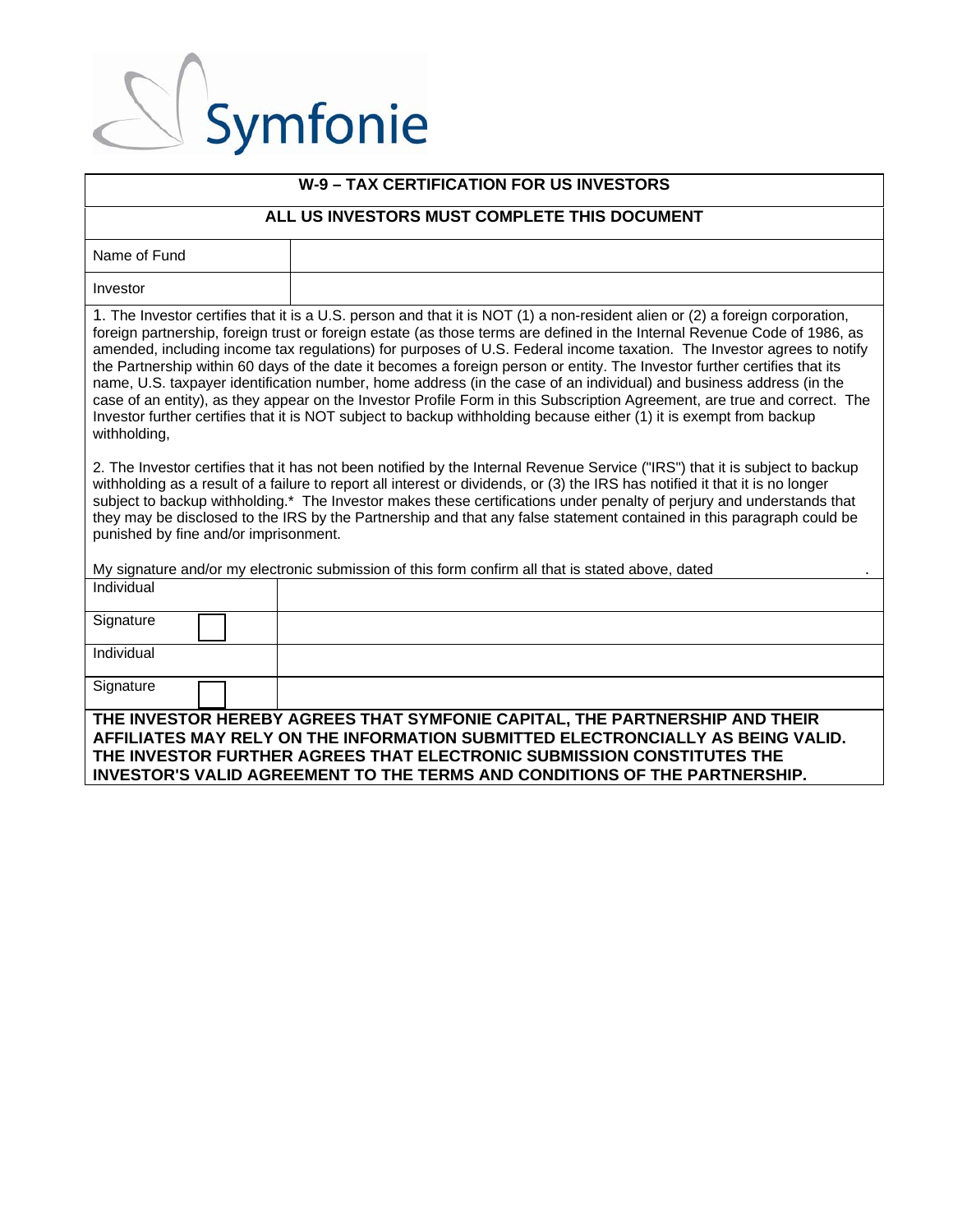

### **CERTIFICATION OF AUTHORITY**

### **ALL LEGAL ENTITIES MUST COMPLETE THIS CERTIFICATION OF AUTHORITY**

You (the "Investor") must complete this Certification of Authority (the "COA") in order to purchase shares of the Company. For additional information, please contact: Symfonie P2P. E-mail address is  $\frac{1}{4}$  @symfoniecapital.com. Telephone number is +420 222 191 008, Fax, +420 222 191 200

| Investor                                                                                                      |     |       |                                      |  |  |
|---------------------------------------------------------------------------------------------------------------|-----|-------|--------------------------------------|--|--|
| Name of Legal Entity                                                                                          |     |       |                                      |  |  |
| Address of Registered Office<br>of Legal Entity                                                               |     |       |                                      |  |  |
| Registration Number of<br><b>Legal Entity</b>                                                                 |     |       | Country of formation of Legal Entity |  |  |
| Name of Authorised<br>Representative Completing<br>this Certificate                                           |     |       |                                      |  |  |
| Date this Certificate is signed                                                                               | Day | Month | Year                                 |  |  |
| I have been an and the search that I am a duly authorized representative of the Logal Futite appelied in this |     |       |                                      |  |  |

I hereby represent and warrant that I am a duly authorized representative of the Legal Entity specified in this Certificate and;

that each of the directors, officers and employees of such agents listed below (each, an "Authorised Signatory") are duly authorised officers and / or directors of the Company and in such capacity may to act by and for Company and in so doing may sign legally binding documents for and on behalf of the Company and;

that the signature appearing opposite the name of each Authorized Signatory is such person's true and genuine signature;

the required number of signatures in order to legally bind the Company is

| Name of Authorised Signatory     | Title | Specimen Signature |
|----------------------------------|-------|--------------------|
|                                  |       |                    |
|                                  |       |                    |
|                                  |       |                    |
|                                  |       |                    |
|                                  |       |                    |
|                                  |       |                    |
|                                  |       |                    |
|                                  |       |                    |
|                                  |       |                    |
|                                  |       |                    |
|                                  |       |                    |
|                                  |       |                    |
|                                  |       |                    |
| Signed and dateå<br>Month<br>Day | Year  |                    |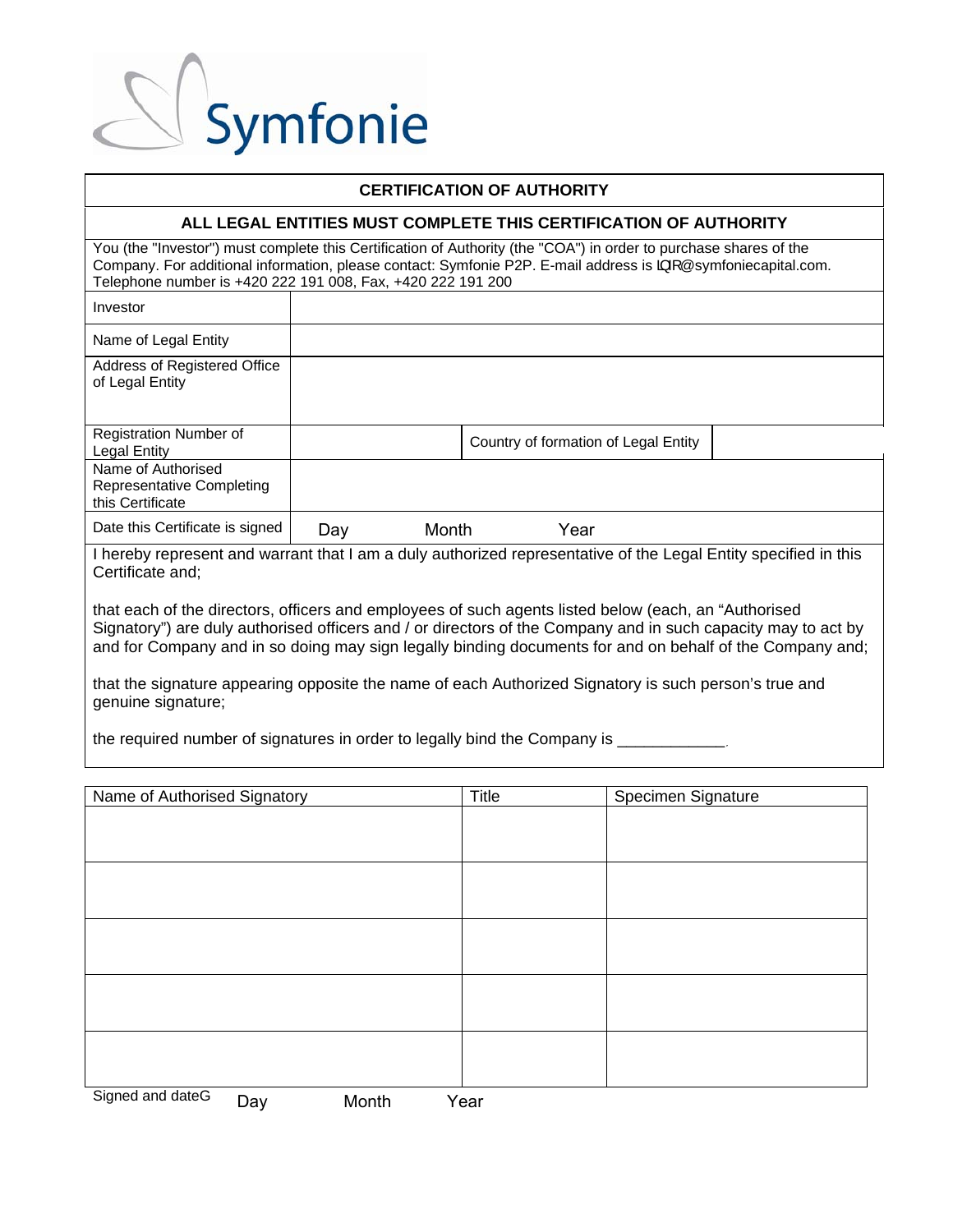

### **CERTIFICATION OF AUTHORITY <b>PERTIFICATION** OF AUTHORITY **P**

### **ALL LEGAL ENTITIES MUST COMPLETE THIS CERTIFICATION OF AUTHORITY**

You (the "Investor") must complete this Certification of Authority (the "COA") in order to purchase shares of the Company. For additional information, please contact: Symfonie P2P. E-mail address is  $\frac{1}{4}$  @symfoniecapital.com. Telephone number is +420 222 191 008, Fax, +420 222 191 200

| Investor                                                                                                       |     |       |                                      |  |  |
|----------------------------------------------------------------------------------------------------------------|-----|-------|--------------------------------------|--|--|
| Name of Legal Entity                                                                                           |     |       |                                      |  |  |
| Address of Registered Office<br>of Legal Entity                                                                |     |       |                                      |  |  |
| Registration Number of<br><b>Legal Entity</b>                                                                  |     |       | Country of formation of Legal Entity |  |  |
| Name of Authorised<br>Representative Completing<br>this Certificate                                            |     |       |                                      |  |  |
| Date this Certificate is signed                                                                                | Day | Month | Year                                 |  |  |
| I haraby represent and werrent that Lam a duly outherized representative of the Lagel Entity epocitied in this |     |       |                                      |  |  |

I hereby represent and warrant that I am a duly authorized representative of the Legal Entity specified in this Certificate and;

that each of the directors, officers and employees of such agents listed below (each, an "Authorised Signatory") are duly authorised officers and / or directors of the Company and in such capacity may to act by and for Company and in so doing may sign legally binding documents for and on behalf of the Company and;

that the signature appearing opposite the name of each Authorized Signatory is such person's true and genuine signature;

the required number of signatures in order to legally bind the Company is

| Name of Authorised Signatory     | Title | Specimen Signature |
|----------------------------------|-------|--------------------|
|                                  |       |                    |
|                                  |       |                    |
|                                  |       |                    |
|                                  |       |                    |
|                                  |       |                    |
|                                  |       |                    |
|                                  |       |                    |
|                                  |       |                    |
|                                  |       |                    |
|                                  |       |                    |
|                                  |       |                    |
|                                  |       |                    |
|                                  |       |                    |
| Signed and dateå<br>Month<br>Day | Year  |                    |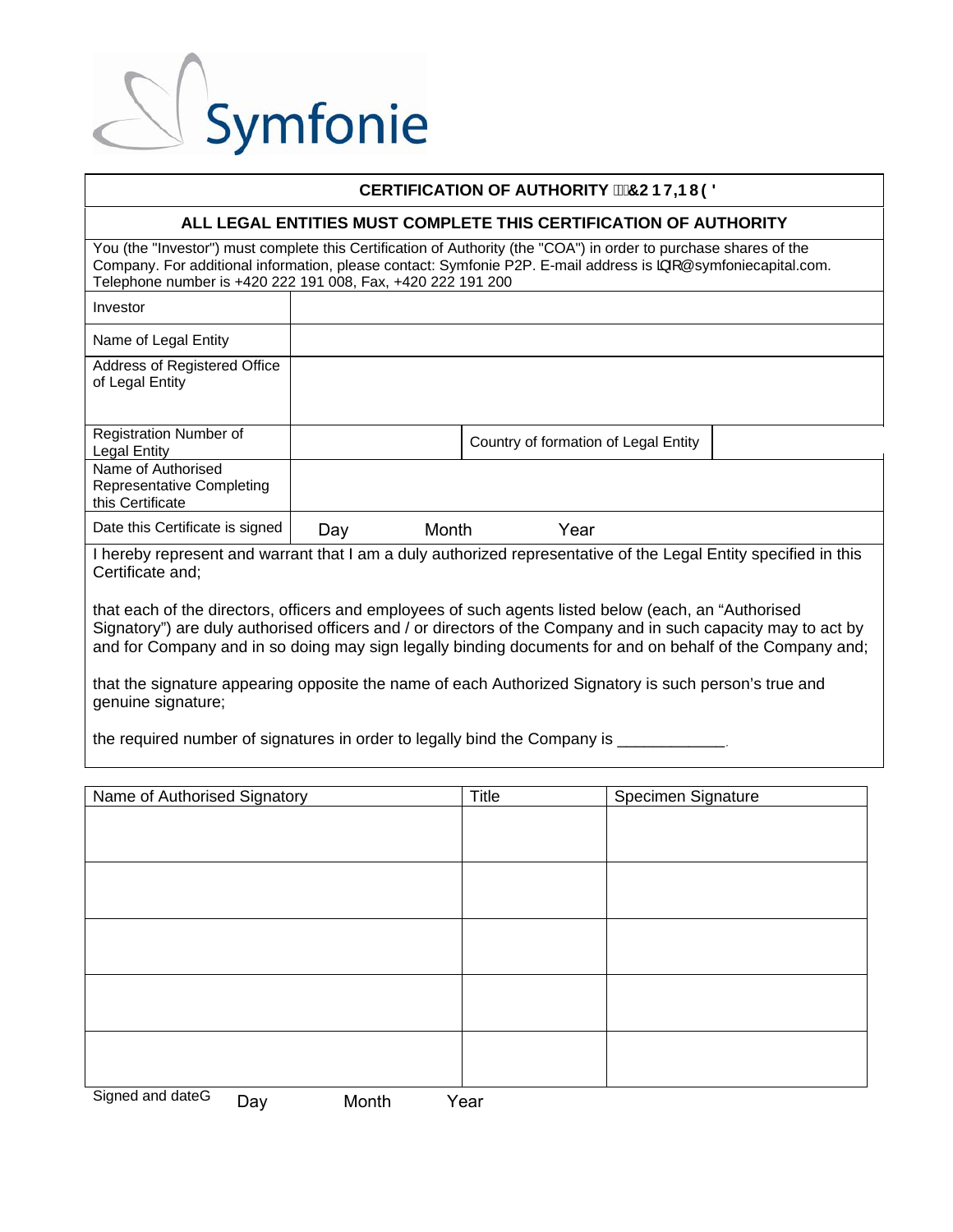

### **BENEFICIAL OWNERSHIP INFORMATION**

### **To Be Completed By Entity Investors That Are Privately Held Entities**

Instructions: Please complete and return this form and provide the name of every person who is directly, or indirectly through intermediaries, the beneficial owner of 25% or more of any voting or non-voting class of equity interests of the Investor. If the intermediary's shareholders or partners are not individuals, continue up the chain of ownership listing their 25% or more equity interest holders until individuals are listed. If there are no 25% beneficial owners, please write None.

Name of Legal Entity

| <b>Full Name</b> | Correspondence Address (for legal entities,<br><b>Registered Office Address)</b> | Citizenship<br>(for Individuals) or<br>Country of formation (for<br>entities) |
|------------------|----------------------------------------------------------------------------------|-------------------------------------------------------------------------------|
|                  |                                                                                  |                                                                               |
|                  |                                                                                  |                                                                               |
|                  |                                                                                  |                                                                               |
|                  |                                                                                  |                                                                               |
|                  |                                                                                  |                                                                               |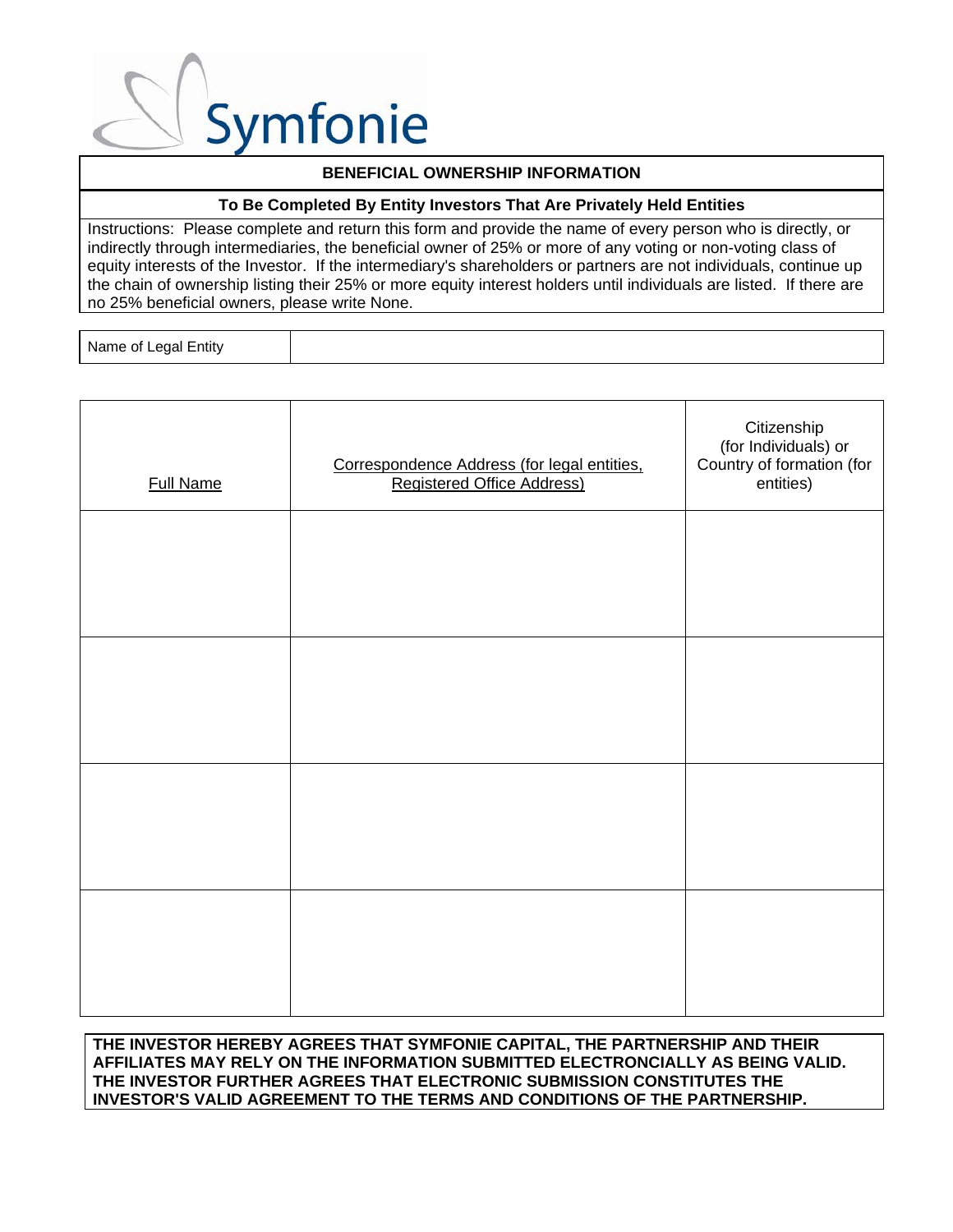

### **TRUST OWNERSHIP INFORMATION**

### **To Be Completed By Entity Investors That Are Trusts**

Instructions: Please complete and return this  $\frac{1}{5}$  and provide the name of: i) every current beneficiary that has, directly or indirectly, an interest of 25% or more in the trust; ii) every person who contributed assets to the trust (settlors or grantors); and iii) every trustee. If there are intermediaries that are not individuals, continue up the chain of ownership listing their 25% or more equity interest holders until individuals are listed.

Name of Legal Entity

| <b>Full Name and Address</b> | Status<br>(Beneficiary/Settlor/<br>Trustee) | Citizenship |
|------------------------------|---------------------------------------------|-------------|
|                              |                                             |             |
|                              |                                             |             |
|                              |                                             |             |
|                              |                                             |             |
|                              |                                             |             |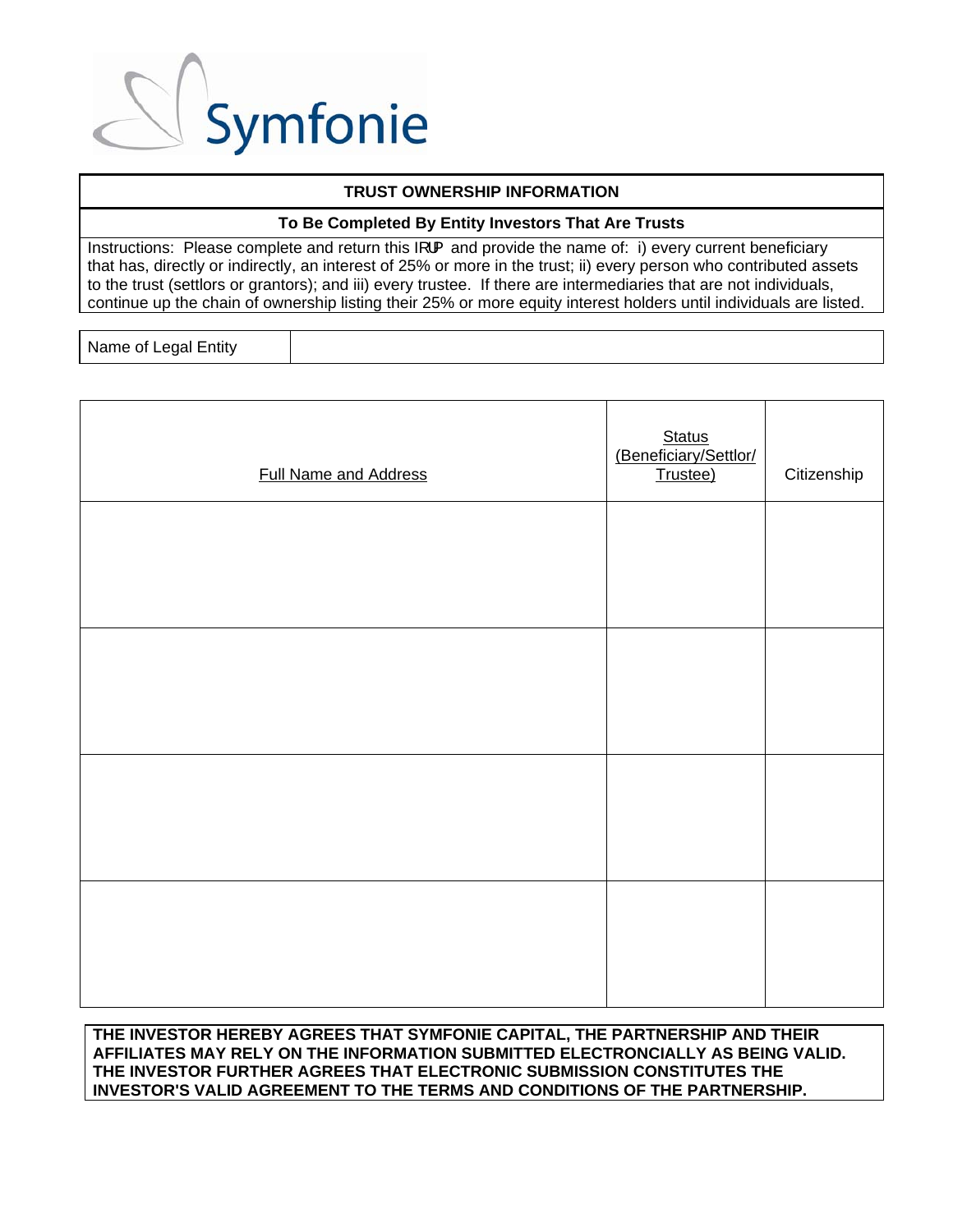

### **CERTIFICATION FORM FOR FUND OF FUNDS OR ENTITIES THAT INVEST ON BEHALF OF THIRD PARTIES THAT ARE NOT LOCATED IN A FATF COUNTRY**

The undersigned, being the example of the state of the state of the state of the state of the state of  $\sim$ 

a \_\_\_\_\_\_\_\_\_\_\_\_\_\_\_\_\_\_\_ organized under the laws of \_\_\_\_\_\_\_\_\_\_\_\_\_\_\_\_\_\_\_\_\_\_\_\_\_\_\_\_\_\_\_\_\_\_

(the "Company"), does hereby certify on behalf of the Company that it is aware of applicable anti-money laundering laws and regulations, including the requirements of the USA PATRIOT Act of 2001 and the regulations administered by the U.S. Department of Treasury's Office of Foreign Assets Control (collectively, the "anti-money laundering/OFAC laws"). The Company has anti-money laundering policies and procedures in place reasonably designed to verify the identity of its beneficial holders and / or underlying investors (hereafter, "Investors") and their sources of funds. Such policies and procedures are properly enforced and are consistent with the anti-money laundering/OFAC laws such that \_\_\_\_\_\_\_\_\_\_\_\_\_\_\_\_\_\_\_\_\_\_ (the "Partnership") may rely on this Certification.

The Company hereby represents to the Partnership that, to the best of its knowledge, the Company's Investors are not individuals, entities or countries that may subject the Partnership to criminal or civil violations of any anti-money laundering/OFAC laws. The Company has read the section entitled "Representations and Covenants of the Investor" in the Partnership's Anti-Money Laundering Supplement. The Company has taken all reasonable steps to ensure that its Investors are able to certify to such representations. The Company agrees to promptly notify the Partnership in writing should the Company have any questions relating to any of the Investors or become aware of any changes in the representations set forth in this Certification.

The Company hereby represents to the Partnership that to the extent the Company is obliged to inform Investors about their investment into the Partnership the Company will or has undertaken to reasonably inform the Investors as to the types of investments the Partnership makes and the risks associated with investing in the Partnership. The Company hereby agrees then when communicating with Investors about the Partnership the Company will present information that is materially accurate and not false or misleading to the best of the Company's knowledge. The Company may at all time rely on information provided by the Partnership and/or the Partnership's Investment Advisor and / or the Partnership's General Partner as being materially accurate and not false or misleading.

Date: Day Month Year By: Name: Title: Month